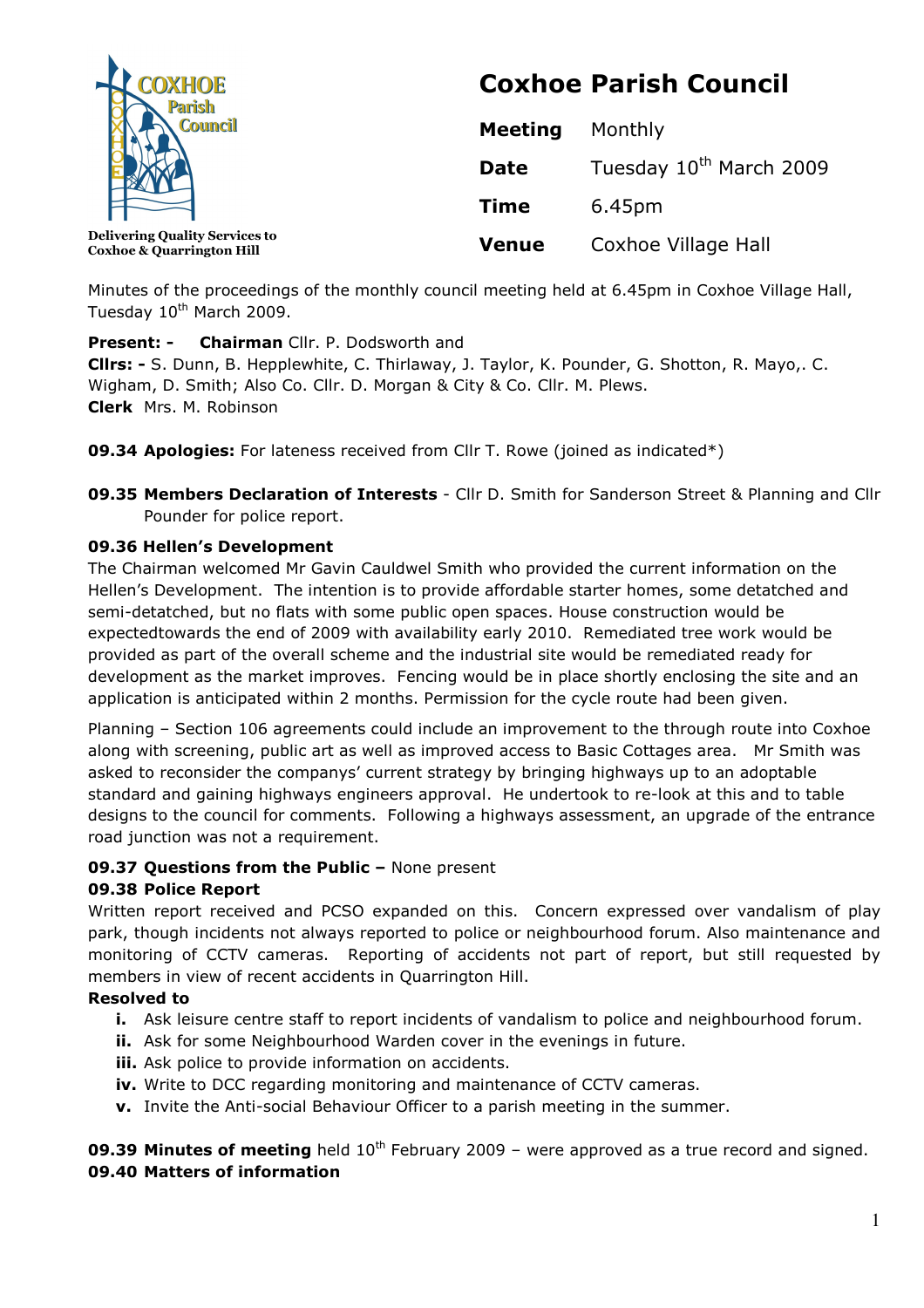- **09.40.1 Transfer of Assets –** unable to negotiate on property until new Unitary Council in place; land transfer requests negated by the process and number of different sections / people involved and conflicting advice provided; green spaces transfer plan provided for consideration and agreed that the areas indicated on the plan were those areas council had agreed to consider for transfer at the appropriate time; old railway line (city council owned cycleway) noted to be in poor condition, but note made that it could be considered for a P3 grant to upgrade the surfaces. Advice to be sought from DCC Elaine Fields.
- 09.40.2 Cycle Routes to be extended at Quarrington Hill to Cassop and redirected in some places. Funding application would be required.
- 09.40.3 Front Street Planters require DCC to fill them.
- 09.40.4Old Picture House / Club Area concern over pigeon waste on newly replaced paving – Noted for this to be reported to environmental health. Club to be asked to look at litter issues.
- **09.40.5** URRI works problems with light brackets and funding beingsought from City Council, also thank you letters to be sent on vast improvement to the area to DCC, Katherine Grezzo, Operations Section – Service Direct & County Councillors.
- **09.40.6** Traffic problems being experienced in The Avenue/ Rosylyn Mews area. Site meeting requested with highways.
- 09.40.7War Graves updated information circulated received
- 09.40.8 Village Hall car park Executive committee seeking further advice.
- 09.40.9 Speed Visors confirmation of design by DCC, Power posts by DCC cost £3907.40 and price with Varitext (£8877.40 + VAT) agreed and order placed.
- **09.40.10** Coxhoe Traffic Calming completed. Invoice for £17,588 paid as agreed last meeting.

#### 09.37 Correspondence

- Durham County Council Correspondence (\*) Nil
- City of Durham Council Correspondence Nil
- County Durham Association of Local Councils (CDALC) Correspondence
- 09.37.1 Special General Meeting 4<sup>th</sup> April at DCC Local Governemtn Review & AAP meetings update– B Hepplewhite attending.

#### Other Correspondence

- **09.37.2** EDF Public Meeting  $11<sup>th</sup>$  March no one was available to attend.
- 09.37.3 NHS Co Durham Extraordinary Board Meeting 3rd March received.
- 09.37.4Town & Parish Standard issue 4 received.
- 09.37.5Zurich Insurers annual cover renewal & allotments endorsement
- 09.37.6 Boundary Committee confirming 126 unitary councillors received.
- 09.37.7 Letter of thanks from the pigeon association.

## 09.38 Reports

- 09.38.1 Review of the effectiveness of the internal audit Resolved to accept the report.
- 09.38.2 Coxhoe Community Partnership Project Updates received.
- a. Churchyard Project Site meeting still to be arranged to progress installation by Cllrs Dunn & Plews
- a. **Quarrington Hill Village Partnership** Cllr Dunn reported on the meeting he had attended to represent the council on various issues and to encourage more partnership working. Copy of the report noted in that Traffic figures were explained and noted that the aims of the Parish Plan had been achieved. Additionally a speeding problem investigated in Church Street, with supporting evidence, was soon to be addressed through further traffic calming methods. The Partnership were asked to re-consider the view of residents in respect of the play park equipment and positions and to seek further consultation with residents in order that the community